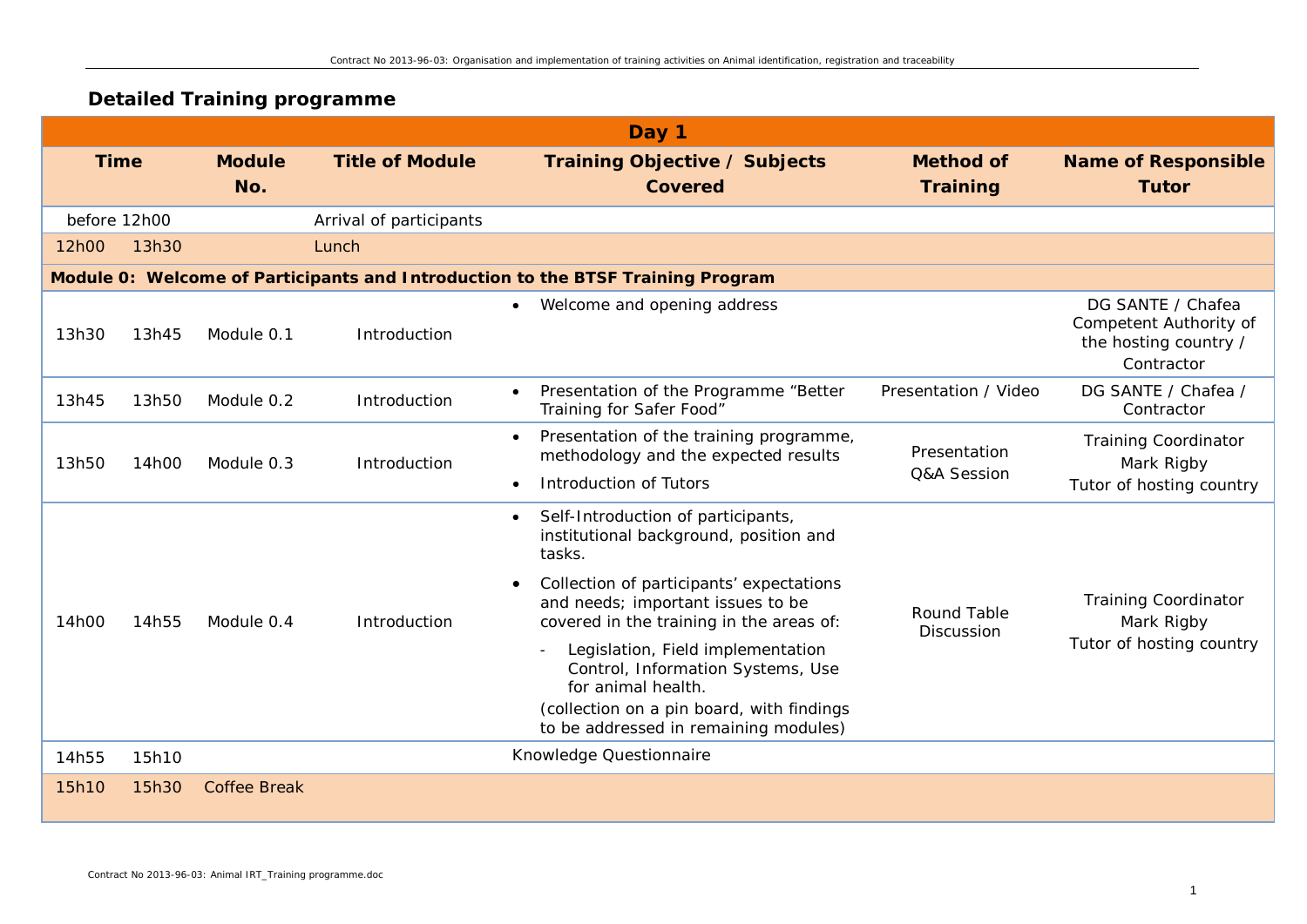|       |       | <b>Module 1: Legal Base for Animal IRT</b> |                                                |                                                                                                                                                                                                                                                                                                                                                                    |                                                       |                                                                                             |
|-------|-------|--------------------------------------------|------------------------------------------------|--------------------------------------------------------------------------------------------------------------------------------------------------------------------------------------------------------------------------------------------------------------------------------------------------------------------------------------------------------------------|-------------------------------------------------------|---------------------------------------------------------------------------------------------|
| 15h30 | 15h50 | Module 1.1                                 | Legal base                                     | Introduction about the principles of<br>legislation (directives, regulations,<br>decisions) on the identification, registration<br>and traceability of animals, how these are<br>transposed by member states, the EU<br>website                                                                                                                                    | Presentation<br>Online-Demo of<br>relevant EU-website | <b>Tutor Aneta Herod</b><br>Training Co-ordinator<br>Mark Rigby<br>Tutor of hosting country |
| 15h50 | 16h00 | Module 1.2                                 | Legal base                                     | Introduction to the group work<br>methodology and setting up of three<br>working groups                                                                                                                                                                                                                                                                            | Presentation                                          | <b>Tutor Aneta Herod</b><br>Training Co-ordinator<br>Mark Rigby                             |
| 16h00 | 17h15 | Module 1.2                                 | Legal base                                     | Identifying the legal substance and the<br>relevant legal provision (legal text and<br>Article) for the main elements of Animal IRT<br>by filling up a matrix for three species,<br>identifying the legal substance and the<br>relevant legal provision (legal text and/or<br>Article) for the main elements of Animal IRT<br>each group is presenting one species | Group work<br><b>Round Table</b><br>Discussion        | <b>Tutor Aneta Herod</b><br>Training Co-ordinator<br>Mark Rigby<br>Tutor of hosting country |
| 17h15 | 18h00 | Module 1.2                                 | Legal base                                     | • Presentation of matrix for each species<br>comparing and contrasting the different<br>requirements for different species incl.<br>history.<br>• Emphasize on definitions                                                                                                                                                                                         | Presentation                                          | <b>Tutor Aneta Herod</b><br>Training Co-ordinator<br>Mark Rigby                             |
| 19h30 | 22h00 |                                            | Welcome drink and dinner at the hotel premises |                                                                                                                                                                                                                                                                                                                                                                    |                                                       |                                                                                             |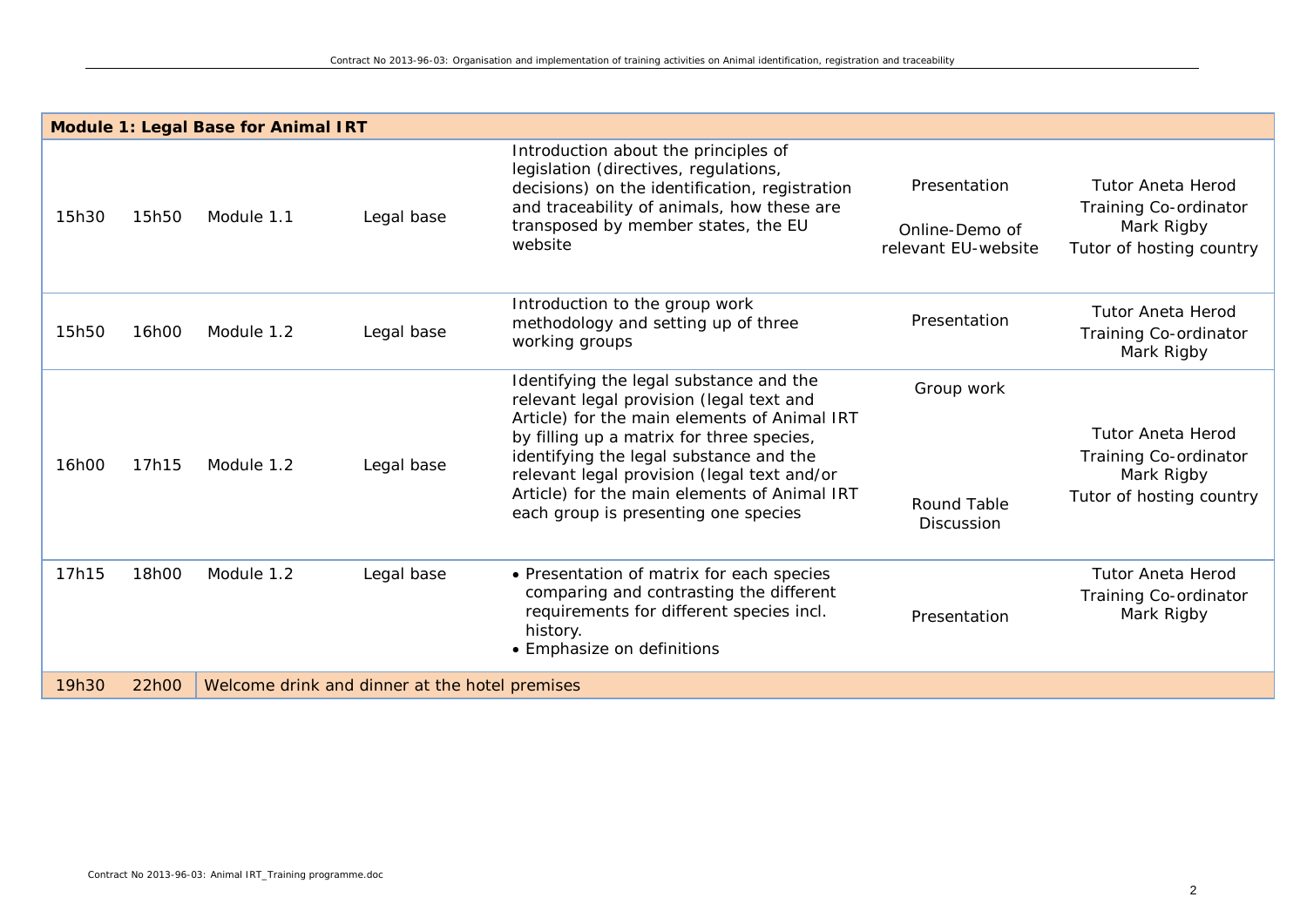|       |             |               |                                                                                  | Day 2                                                                                                                                                                                                                                                                                                                                                                                                                                                                                                                         |                                                                                              |                                                                                                   |
|-------|-------------|---------------|----------------------------------------------------------------------------------|-------------------------------------------------------------------------------------------------------------------------------------------------------------------------------------------------------------------------------------------------------------------------------------------------------------------------------------------------------------------------------------------------------------------------------------------------------------------------------------------------------------------------------|----------------------------------------------------------------------------------------------|---------------------------------------------------------------------------------------------------|
|       | <b>Time</b> | <b>Module</b> | <b>Title of Module</b>                                                           | <b>Training Objective / Subjects</b>                                                                                                                                                                                                                                                                                                                                                                                                                                                                                          | <b>Method of</b>                                                                             | Name of                                                                                           |
|       |             | No.           |                                                                                  | <b>Covered</b>                                                                                                                                                                                                                                                                                                                                                                                                                                                                                                                | <b>Training</b>                                                                              | <b>Responsible Tutor</b>                                                                          |
|       |             |               | Module 2: Practical Field Implementation of Animal IRT                           |                                                                                                                                                                                                                                                                                                                                                                                                                                                                                                                               |                                                                                              |                                                                                                   |
| 09h00 | 09h15       | Module 2.1    | Implementation of<br>legal provisions in the<br>field - processes                | Similarities and differences between<br>different species, breeding/production and<br>animals for direct slaughter - an<br>introduction to workflows & business<br>processes                                                                                                                                                                                                                                                                                                                                                  | Presentation                                                                                 | <b>Tutor Erik Rehben</b><br><b>Training Coordinator</b><br>Mark Rigby                             |
|       |             |               | Implementation of                                                                | Introduction on EU legal provisions and to<br>possible approaches for holding<br>identification                                                                                                                                                                                                                                                                                                                                                                                                                               | Presentation                                                                                 | Tutor Erik Rehben                                                                                 |
| 09h15 | 09h30       | Module 2.2    | legal provisions in the<br>field - holding<br>identification                     | Sharing of experiences on the different<br>approaches for the identification of<br>holdings and other locations where animals<br>are kept (i.e. grazing areas, market<br>places)                                                                                                                                                                                                                                                                                                                                              | Round Table<br>discussion                                                                    | <b>Tutor Erik Rehben</b><br><b>Training Coordinator</b><br>Mark Rigby<br>Tutor of hosting country |
| 09h30 | 10h00       | Module 2.3    | Implementation of<br>legal provisions in the<br>field - tools and<br>devices     | Introduction on legal provisions and<br>overview on different means for animal<br>identification<br>Specificities of electronic iID and<br>$\bullet$<br>comparison of electronic ID devices /<br>methods for different species (horses,<br>bovine, porcine, ovine and caprine)<br>Selection of the appropriate means for<br>animal identification<br>Description of different strategies for<br>the data capture in the field (paper,<br>mobile readers, panel readers ) and<br>the data entry onto the information<br>system | Presentation<br>Share of experiences<br>from member states<br>and participating<br>countries | <b>Tutor Erik Rehben</b><br><b>Training Coordinator</b><br>Mark Rigby<br>Tutor of hosting country |
| 10h00 | 10h15       | Module 2.4    | Implementation of<br>legal provisions in the<br>field-exchange of<br>experiences | Introduction to the group work (four<br>working groups for bovine, porcine, sheep<br>& goats, horses)                                                                                                                                                                                                                                                                                                                                                                                                                         | Presentation                                                                                 | Tutor Erik Rehben<br>Training Co-ordinator<br>Mark Rigby                                          |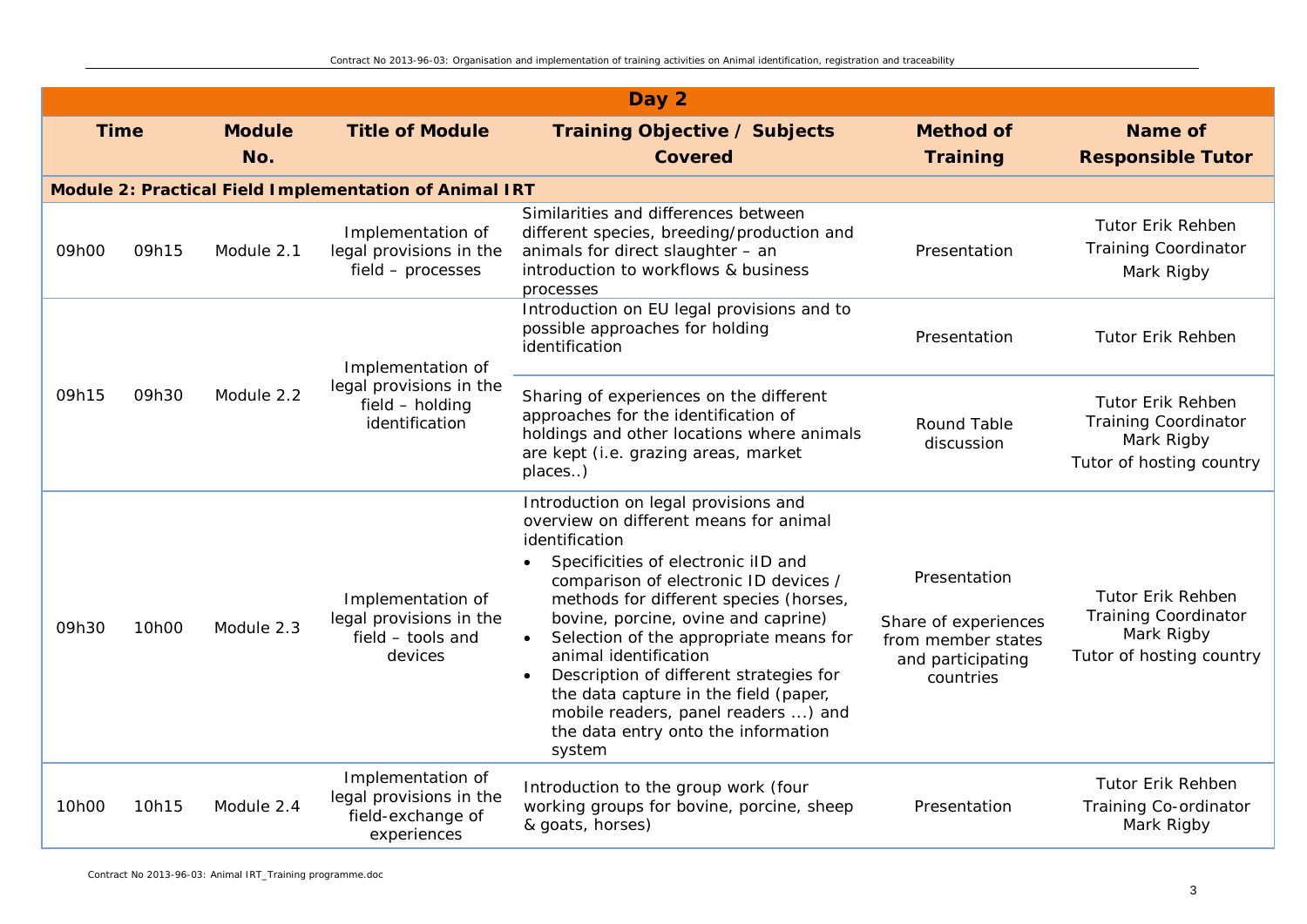| 10h15 | 10h35 | <b>Coffee Break</b>                    |                                                                                   |                                                                                                                                                                        |                                                             |                                                                                                                                   |
|-------|-------|----------------------------------------|-----------------------------------------------------------------------------------|------------------------------------------------------------------------------------------------------------------------------------------------------------------------|-------------------------------------------------------------|-----------------------------------------------------------------------------------------------------------------------------------|
| 10h35 | 11h45 | Module 2.4                             | Implementation of<br>legal provisions in the<br>field-exchange of<br>experiences  | Exchange of experiences for different<br>species, identification of major critical<br>points (compliance of stakeholders,<br>technical matters, data quality)          | <b>Working Group</b>                                        | <b>Tutor Erik Rehben</b><br>Training Co-ordinator<br>Mark Rigby                                                                   |
| 11h45 | 12h45 | Module 2.4                             | Implementation of<br>legal provisions in the<br>field- exchange of<br>experiences | Presentation of working group results &<br>Summary of Findings                                                                                                         | Presentations of<br>group work<br>Round Table<br>discussion | <b>Tutor Erik Rehben</b><br>Training Co-ordinator<br>Mark Rigby                                                                   |
| 12h45 | 14h00 | Lunch                                  |                                                                                   |                                                                                                                                                                        |                                                             |                                                                                                                                   |
|       |       | <b>Module 3: Control of Animal IRT</b> |                                                                                   |                                                                                                                                                                        |                                                             |                                                                                                                                   |
| 14h00 | 14h30 | Module 3.1                             | <b>Control of Animal IRT</b>                                                      | Principles in horizontal legislation on<br>control of Animal IRT                                                                                                       | Presentation<br>Q&A Session                                 | <b>Tutor Gudrun Vollrath</b><br>Training Co-ordinator<br>Mark Rigby<br>Tutor of hosting country                                   |
| 14h30 | 15h00 | Module 3.2                             | <b>Control of Animal IRT</b>                                                      | Organisation of control of animal keepers<br>and other objects of control (markets,<br>dealers, assembly centres)<br>Control procedures applied - case study<br>Poland | Presentation<br>Q&A Session                                 | <b>Tutor Aneta Herod</b><br><b>Training Coordinator</b><br>Mark Rigby<br>Tutor of hosting country                                 |
| 15h00 | 15h15 | Module 3.3                             | <b>Control of Animal IRT</b>                                                      | Introduction to the group work                                                                                                                                         | Presentation                                                | <b>Tutor Gudrun Vollrath</b><br><b>Training Coordinator</b><br>Mark Rigby                                                         |
| 15h15 | 15h35 | <b>Coffee Break</b>                    |                                                                                   |                                                                                                                                                                        |                                                             |                                                                                                                                   |
| 15h35 | 16h40 | Module 3.3                             | <b>Control of Animal IRT</b>                                                      | Best practices for the inspection of animal<br>keepers and other objects of control (pre-<br>conditions, effective control strategies)                                 | Group work                                                  | <b>Tutor Gudrun Vollrath</b><br><b>Tutor Aneta Herod</b><br><b>Training Coordinator</b><br>Mark Rigby<br>Tutor of hosting country |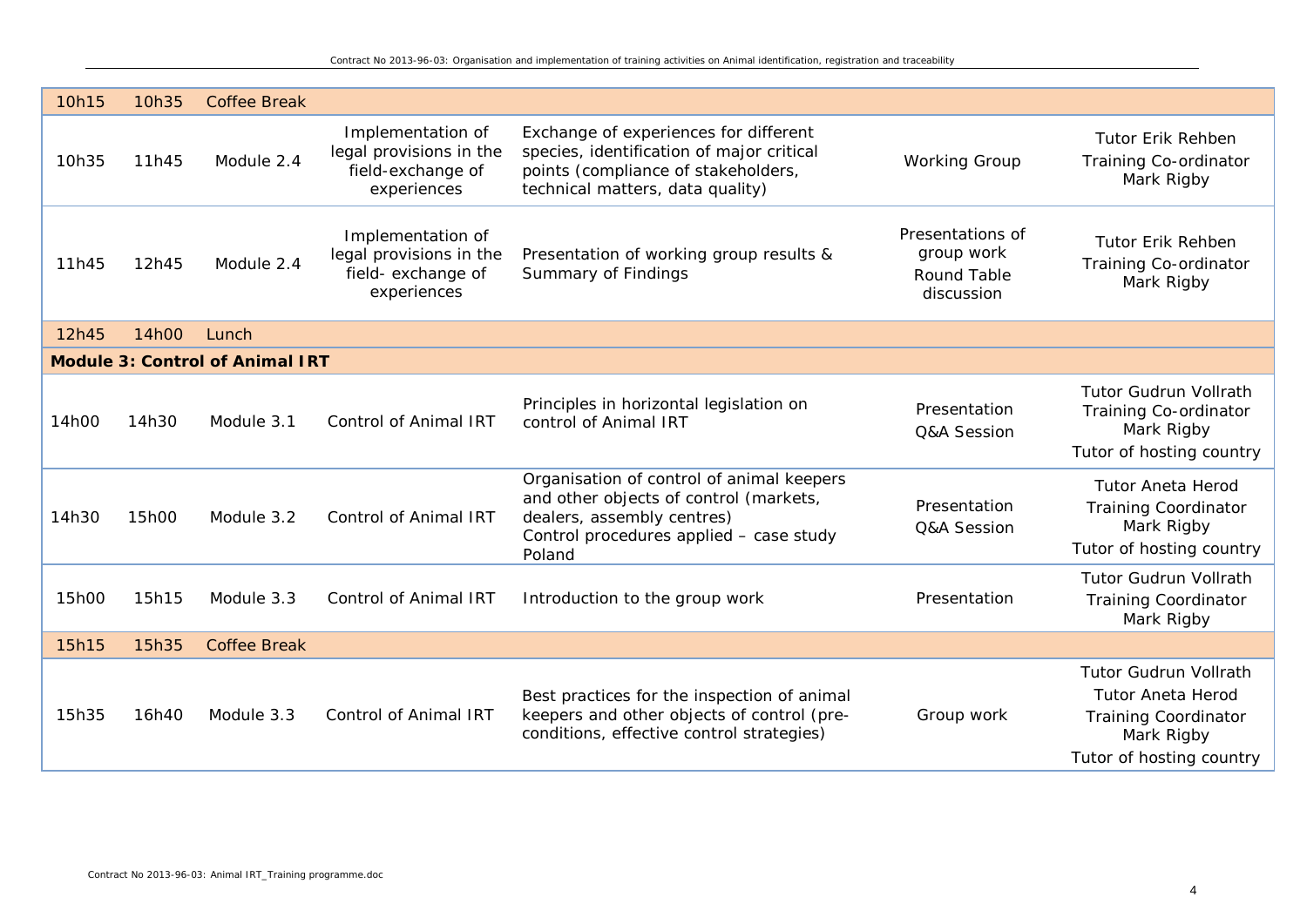| 16h40 | 17h20 | Module 3.3    | <b>Control of Animal IRT</b>                                | Presentation of Group work Findings &<br>Summary of                                                                                                       | Presentations of<br>group work<br>Round Table<br>discussion | <b>Tutor Gudrun Vollrath</b><br>Tutor Aneta Herod<br><b>Training Coordinator</b><br>Mark Rigby<br>Tutor of hosting country |
|-------|-------|---------------|-------------------------------------------------------------|-----------------------------------------------------------------------------------------------------------------------------------------------------------|-------------------------------------------------------------|----------------------------------------------------------------------------------------------------------------------------|
| 17h20 | 17h35 | Module 3.4    | Veterinary checks and<br>movement across<br>country borders | Veterinary checks in regards to movement<br>of animals for intra-community trade:<br>TRACES functionalities and operation for<br>movements across borders | Presentation<br>Q&A Session                                 | <b>Tutor Gudrun Vollrath</b><br><b>Training Coordinator</b><br>Mark Rigby<br>Tutor of hosting country                      |
| 17h35 | 17h45 |               | Briefing for the Field Day (sites to be visited)            |                                                                                                                                                           |                                                             |                                                                                                                            |
| 19h00 |       | <b>Dinner</b> |                                                             |                                                                                                                                                           |                                                             |                                                                                                                            |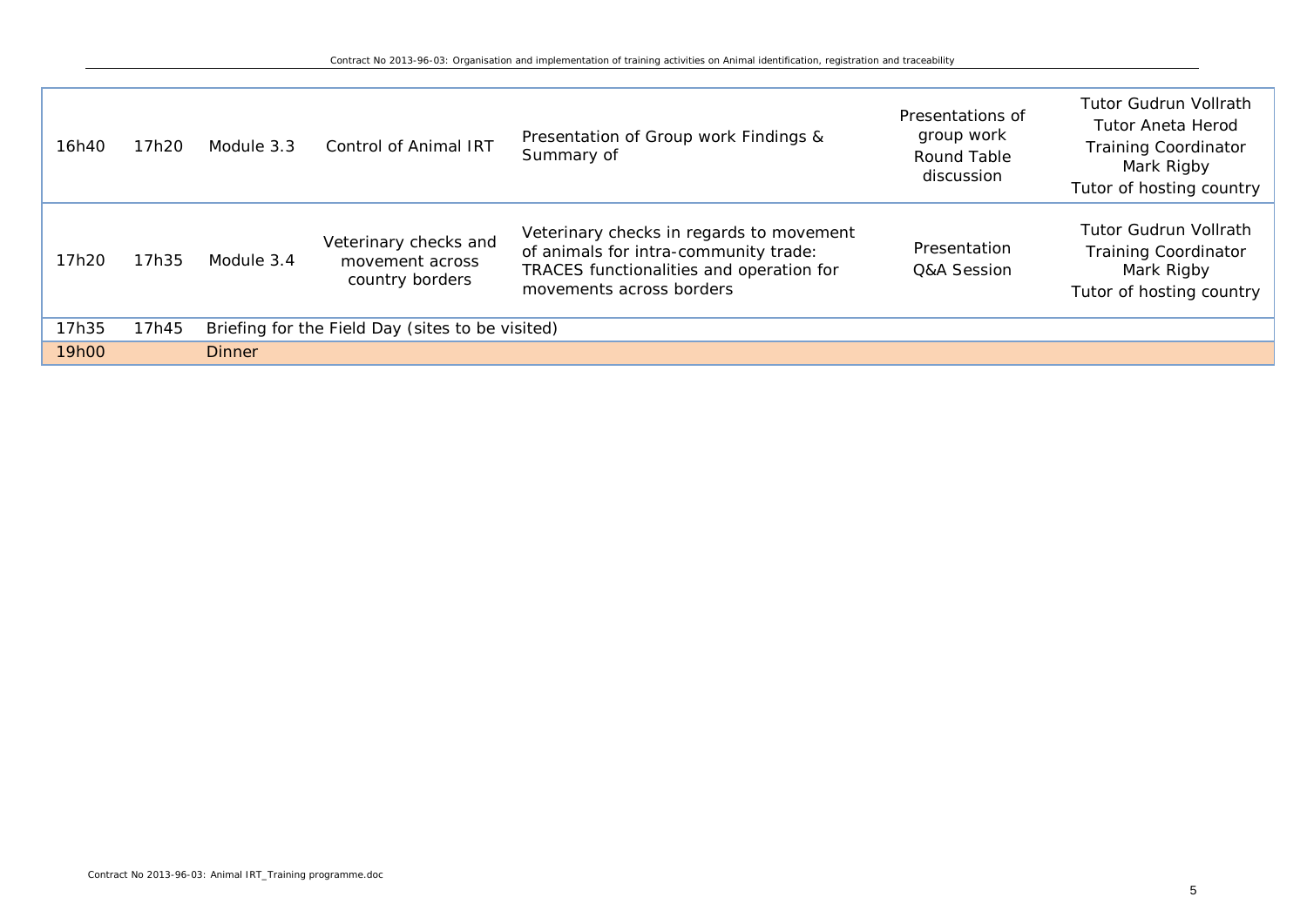|             | Day 3 (Field Day) |                                                                                                                                                                                                                                                                                                                                                                                                                                                                                                                                                                                                                                                                                                                                                                                                                                                                                     |  |  |  |  |  |  |
|-------------|-------------------|-------------------------------------------------------------------------------------------------------------------------------------------------------------------------------------------------------------------------------------------------------------------------------------------------------------------------------------------------------------------------------------------------------------------------------------------------------------------------------------------------------------------------------------------------------------------------------------------------------------------------------------------------------------------------------------------------------------------------------------------------------------------------------------------------------------------------------------------------------------------------------------|--|--|--|--|--|--|
| <b>Time</b> |                   | <b>Content</b>                                                                                                                                                                                                                                                                                                                                                                                                                                                                                                                                                                                                                                                                                                                                                                                                                                                                      |  |  |  |  |  |  |
| 08h00       |                   | Departure (tbc)                                                                                                                                                                                                                                                                                                                                                                                                                                                                                                                                                                                                                                                                                                                                                                                                                                                                     |  |  |  |  |  |  |
| 08h00       | 12h00             | The one-day field day will provide an insight to the practical implications of Animal Identification, Registration and Traceability<br>Systems in the country of the training (i.e. France, Germany, Poland, Portugal). The day may include, but will not limited<br>to, visits to:<br>Typical livestock holding (cattle, pigs or sheep and goats)<br>Livestock market and/or assembly centre, dealers premises<br>Slaughterhouse<br>Diagnostic laboratory<br>Registration Office and/or the headquarters of the Competent Authority/location of national database of the relevant country<br>Each visit will include a short introduction, presentations of the information system, technical devices and forms as well as Q&A sessions<br>with relevant staff. Guidance will be provided by the Training Coordinator Mr. Mark Rigby and at least one Tutor of the hosting country |  |  |  |  |  |  |
| 12h30       | 13h30             | Lunch                                                                                                                                                                                                                                                                                                                                                                                                                                                                                                                                                                                                                                                                                                                                                                                                                                                                               |  |  |  |  |  |  |
| 13h30       | 17h30             | Field day (contd)                                                                                                                                                                                                                                                                                                                                                                                                                                                                                                                                                                                                                                                                                                                                                                                                                                                                   |  |  |  |  |  |  |
| 17h30       | 18h00             | Return to hotel (tbc)                                                                                                                                                                                                                                                                                                                                                                                                                                                                                                                                                                                                                                                                                                                                                                                                                                                               |  |  |  |  |  |  |
| 19h00       |                   | Dinner (tbc)                                                                                                                                                                                                                                                                                                                                                                                                                                                                                                                                                                                                                                                                                                                                                                                                                                                                        |  |  |  |  |  |  |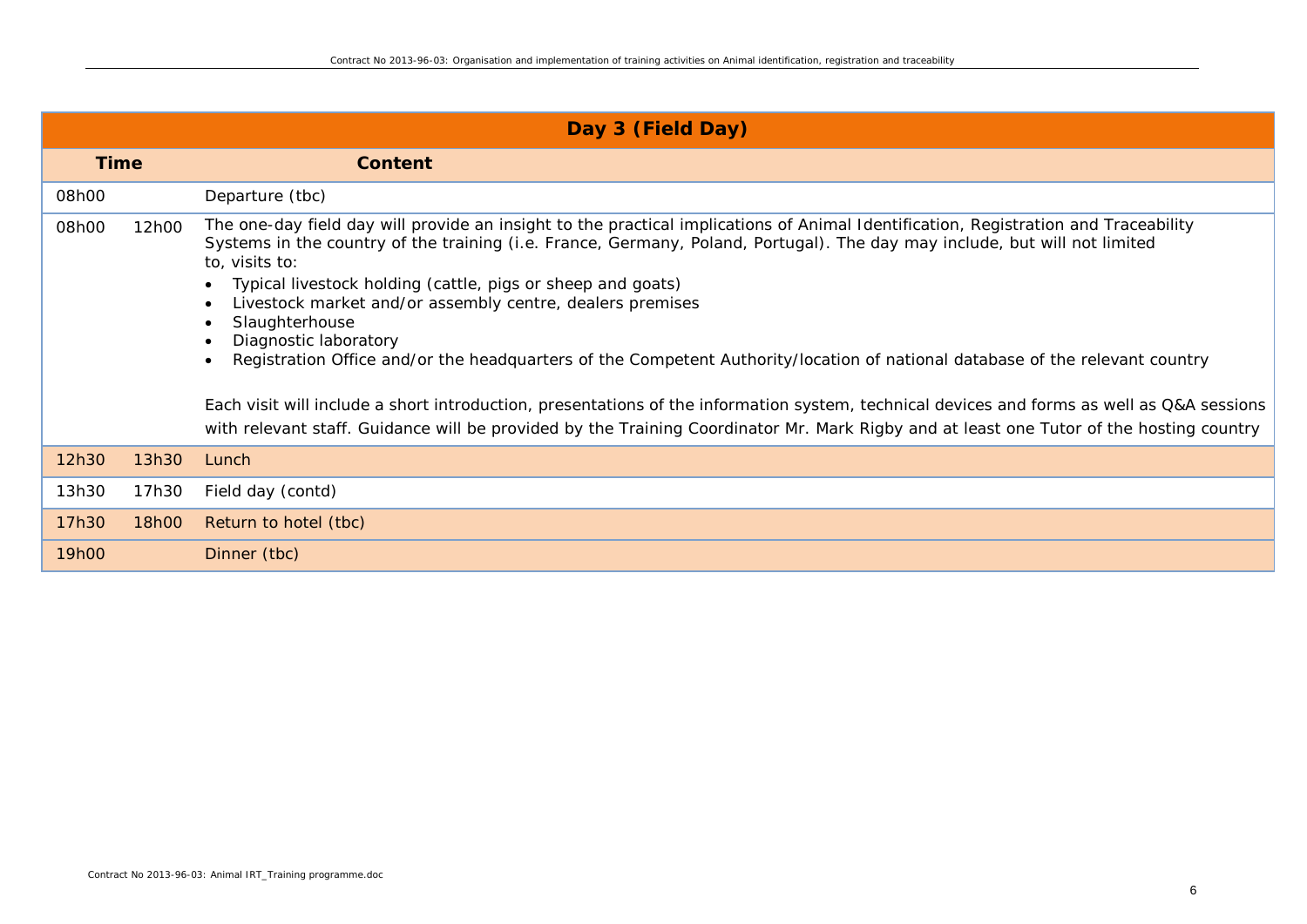|       |             |                      |                                                    | Day 4                                                                                                                                                                                                                                                                                  |                                     |                                                                                                       |
|-------|-------------|----------------------|----------------------------------------------------|----------------------------------------------------------------------------------------------------------------------------------------------------------------------------------------------------------------------------------------------------------------------------------------|-------------------------------------|-------------------------------------------------------------------------------------------------------|
|       | <b>Time</b> | <b>Module</b><br>No. | <b>Title of Module</b>                             | <b>Training Objective / Subjects</b><br><b>Covered</b>                                                                                                                                                                                                                                 | <b>Method of</b><br><b>Training</b> | <b>Name of Responsible</b><br><b>Tutor</b>                                                            |
|       |             |                      | <b>Module 4: Information System for Animal IRT</b> |                                                                                                                                                                                                                                                                                        |                                     |                                                                                                       |
| 08h30 | 09h00       | Module 4.1           | Information systems                                | Basic outline of functionalities and<br>components of an information system for<br>animal identification, registration and<br>traceability                                                                                                                                             | Presentation<br>Q&A Session         | <b>Tutor Helmut Hartmann</b><br><b>Training Coordinator</b><br>Mark Rigby<br>Tutor of hosting country |
| 09h00 | 09h30       | Module 4.2           | Information systems                                | IT-infrastructure and communication<br>structure of an information system for<br>animal identification, registration and<br>traceability                                                                                                                                               | Presentation<br>Q&A Session         | Tutor Helmut Hartmann<br><b>Training Coordinator</b><br>Mark Rigby<br>Tutor of hosting country        |
| 09h30 | 10h00       | Module 4.3           | Information systems                                | Error handling workflow (error<br>management, - notification and -<br>correction) based on the working concept<br>of the German Animal IRT system<br>"Herkunftssicherungs- und<br>Informationssystem für Tiere" (HIT) Q&A<br>Session                                                   | Presentation                        | <b>Tutor Helmut Hartmann</b><br><b>Training Coordinator</b><br>Mark Rigby<br>Tutor of hosting country |
| 10h00 | 10h30       | <b>Coffee Break</b>  |                                                    |                                                                                                                                                                                                                                                                                        |                                     |                                                                                                       |
| 10h30 | 11h00       | Module 4.4           | Information systems                                | Introduction on EU legal provisions and<br>presentations of practical implementation<br>of specific functionalities based on the<br>working concept of the HIT<br>Traceability functionality, Risk<br>analysis, On-spot control and<br>cross-compliance control,<br>Systematic testing | Presentation                        | Tutor Helmut Hartmann                                                                                 |
| 11h00 | 11h45       | Module 4.5           | Information systems                                | Integration and linkage of animal<br>identification, registration and traceability<br>information systems with other<br>information systems                                                                                                                                            | Online-<br>Demonstration            | Tutor Helmut Hartmann                                                                                 |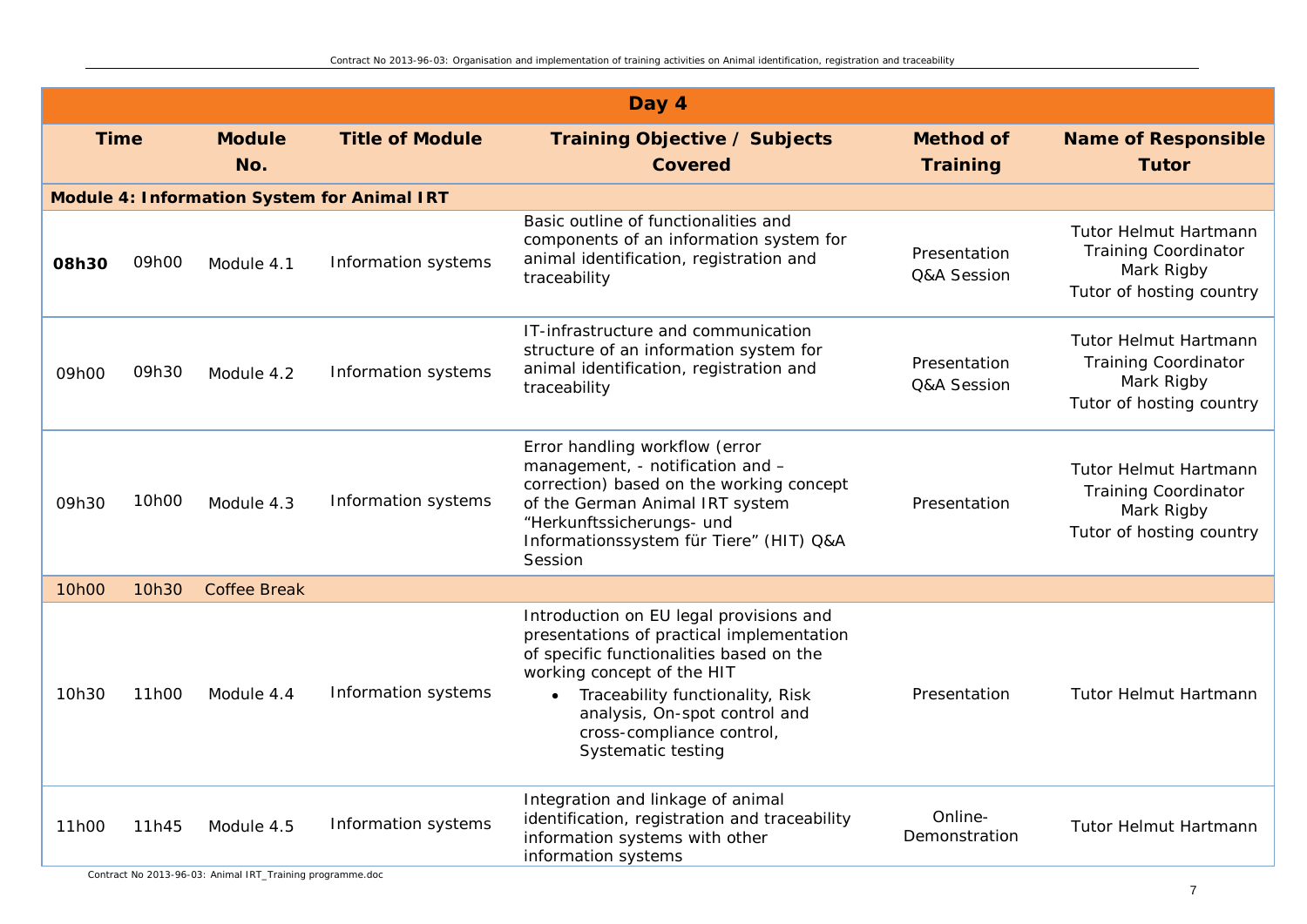| 12h00 | 13h00                                         | Lunch                       |                       |                                                                                                                                                                                                                                                                                                                               |              |                                                                                                  |  |  |
|-------|-----------------------------------------------|-----------------------------|-----------------------|-------------------------------------------------------------------------------------------------------------------------------------------------------------------------------------------------------------------------------------------------------------------------------------------------------------------------------|--------------|--------------------------------------------------------------------------------------------------|--|--|
|       | Module 5: Use of Animal IRT for Animal Health |                             |                       |                                                                                                                                                                                                                                                                                                                               |              |                                                                                                  |  |  |
| 13h00 | 13h45                                         | Module 5.1                  | Use for animal health | Basics of the use of animal identification,<br>registration and traceability for animal<br>health control - conceptual framework<br>and epidemiological basics                                                                                                                                                                | Presentation | Tutor João Niza Ribeiro                                                                          |  |  |
| 13h45 | 14h00                                         | Module 5.2                  | Use for animal health | Introduction to the group work                                                                                                                                                                                                                                                                                                | Presentation | Tutor João Niza Ribeiro                                                                          |  |  |
|       |                                               |                             |                       | Introduction to Case Studies                                                                                                                                                                                                                                                                                                  |              | Tutor João Niza Ribeiro                                                                          |  |  |
| 14h00 | 14h15                                         | Module 5.3                  | Use for animal health | Introduction to four diseases and their<br>control strategies (bTB, FMD, Brucellosis<br>mellitensis, BTV)                                                                                                                                                                                                                     | Presentation | <b>Training Coordinator</b><br>Mark Rigby                                                        |  |  |
| 14h15 | 14h30                                         | <b>Coffee Break</b>         |                       |                                                                                                                                                                                                                                                                                                                               |              |                                                                                                  |  |  |
| 14h30 | 15h40                                         | Module 5.3                  | $\bullet$             | Elaboration of a concept for the animal identification, registration<br>and traceability to support the control and eradicate of the disease:<br>Additional information to be captured, additional processes to be<br>implemented, additional stakeholders to be included, additional<br>analysis and reports to be provided? |              | Tutor João Niza Ribeiro<br><b>Training Coordinator</b><br>Mark Rigby<br>Tutor of hosting country |  |  |
| 15h40 | 17h30                                         | Module 5.3                  | Use for animal health | Presentation of Group Work Findings,<br>Discussion and Summary                                                                                                                                                                                                                                                                | Presentation | Tutor João Niza Ribeiro<br><b>Training Coordinator</b><br>Mark Rigby                             |  |  |
| 18h00 | 20h00                                         | Social event                |                       |                                                                                                                                                                                                                                                                                                                               |              |                                                                                                  |  |  |
| 20h30 |                                               | <b>Dinner in Restaurant</b> |                       |                                                                                                                                                                                                                                                                                                                               |              |                                                                                                  |  |  |